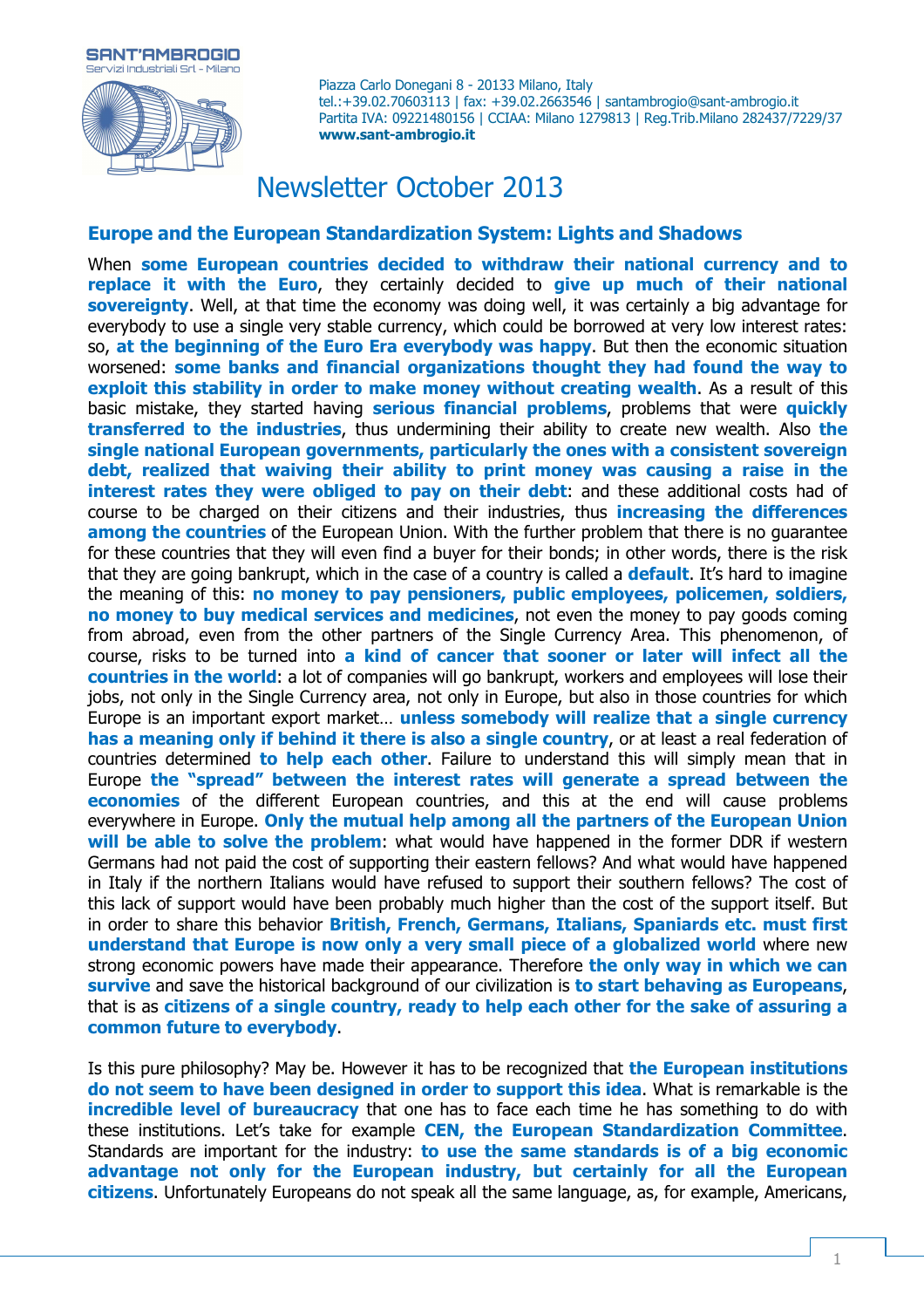

although nowadays most of them speak or at least understand English. Well, some European politicians feel so proud of their national languages, that they will never be willing to follow **the example of India** (where the problem of **more than 40 different languages** – in the European Union we have only 20! – has been solved with **the use of the English language in all the official documents**). Therefore, first problem: **which language has to be used in the preparation of the standards?** The CEN constitution provides the use of **three Official languages: English, French and German**. Have you got an idea about the **cost of the translations**? And about the problems caused by the **different interpretations of the original text** (generally in English) when translated into the other two languages? Many years ago, when I started my work as Convenor of WG"Design" of CEN TC54, in our meetings at BSI in London **there were two nice ladies charged of the consecutive translations** of each intervention into the other 2 languages: apart from the **unavoidable misinterpretations** (despite their experience and good will, those two ladies had probably no idea about the **mysterious objects concealed behind funny names like flanges, shells and tubesheets**), the need for a consecutive double translation involved the need of multiplying at least by three the duration of the meetings. After several years **it was finally decided to eliminate the consecutive translations** and start using, at least as spoken language for the meetings, the English language only, like it was made in the Working Groups from the beginning. But **having solved the problem of languages** (at least for the purpose of understanding each other in the technical discussions), **the overall bureaucratic spirit of CEN asked for a compensation**. Therefore the rules became more and more stringent. Of course it is easily understandable that **all the standards are to be made with the same style, using the same size and type of characters, and using the same word processors and graphic programs**: a little bit less understandable is the fact that, in order to do any kind of work on a specific subject, you have **first of all to open a Work Item** and then fix **binding target dates** (with severe punishments if you do not respect them) for the presentation and the **approval at the TC level**, for the **Public Inquiry** and for the **Formal Vote**. In order to start the Public Inquiry you have of course to make the translations of the original English text into German and French, hoping that the translators will be able to do their work correctly, without introducing into the text unwanted modifications. But what is really a Public Inquiry? Easy, it is **an occasion in which all the people who never took part at the preparation of the standard will start asking funny questions, that you are obliged to answer if you want to arrive at its approval**. In fact **all the modifications proposed during the Public Inquiry, unless you are willing to accept them, should receive a written answer in which you must explain the reasons for rejection**. The only problem is that, dealing with standards for design and calculation of something, you will surely find **a lot of people ready to ask questions and propose modifications**, but **very few people ready to test the standard** by using it for a **sample calculation**: so that **the majority of mistakes (sometimes not merely misprints) will be discovered when the standard will come into force**. Therefore the Formal Vote (like the name itself says) is a mere formality: the vote is generally given by people who have never used the standard, and therefore can only make an evaluation on the basis of their familiarity with the methods used.

Taking into account the difficulties involved in the above procedures, **you will probably think that the experts working for the preparation of the standards are earning a lot of money**. Well, you are wrong. In the majority of cases they are **volunteers**, who have their own job at home, and **can dedicate to standardization only remnants of their time**. Moreover, in order to have the great honor to be a standardizer **you have (or your organization has) to pay**: in fact CEN is the federation of the various European national standard organizations, you are not allowed to work in the CEN TCs or WGs if you do not pay a fee to your nominating standard organization; unless, of course, you are an employee of this organization.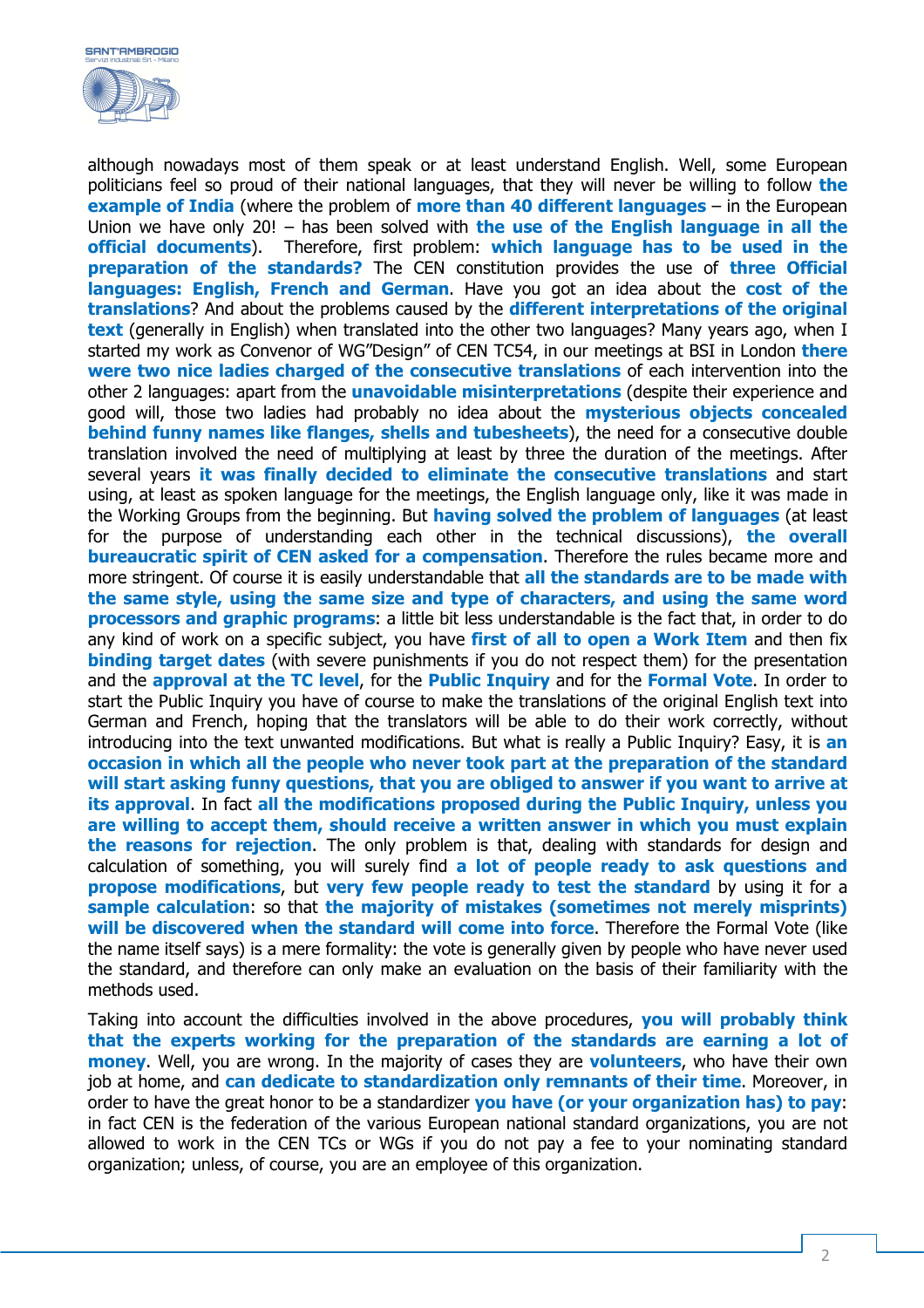

Well, some time ago this was not completely true: **at the beginning of our work on the new harmonized standard EN 13445**, there was an **agreement between CEN and the European Commission**: on the basis of this agreement **the experts working for the harmonized standards** of the Pressure Equipment Directive **did receive money for their services**. But **after about 10 years**, for reasons that it would be very long to explain, **this financial support** (although in theory it could still be required today by the CEN members) **was terminated** in the worst possible way, that is withdrawing the payment of the experts for the work they had already done, and asking back the money which was already given to them (I have already told this very sad story in another newsletter, so I will not repeat it now).

Well, **this is not exactly the way of making standards used elsewhere in the world**. This summer I was in Paris for the **Pressure Vessel and Piping conference organized by ASME**, the American Society of Mechanical Engineers. At the end of the Conference, after the Official Conference Lunch, there was a **distribution of prizes and honors to the people working in the ASME Committees** for the development of the ASME standards. The experts who worked many years for such Committees received a **medal**, a **certification**, and a **check** (500\$, 1000\$ or even more, depending on the years they had spent in such committees). But **the nicest thing was not the money** (in any case not enough to be considered as a payment for their services): it was **being called on stage to receive an award from the President**, while all present applauded. And it was really a pleasure to see **all these people coming back to their tables with a big smile depicted on their faces**, and with a feeling that **there was somebody in the world who could appreciate their work**: maybe **a usual feeling among actors, singers, doctors, saints, poets and painters, certainly not among the experts of Pressure Equipment standards**. By the way, I do not know how many experts of CEN have ever received at least a letter from the CEN management saying **"Thank you good man, so go ahead"**. Well, although I am not in the CEN management, this is exactly the message that I would like to send to all the friends of my WG. I know that it is neither a medal, nor a certification, and certainly it is not a check, but it is probably the maximum reward that they will receive from CEN for the work they are doing.

> Dr. Fernando Lidonnici Convenor of WG53/CEN TC54

## **Masterclass - Pressure Vessel and Heat Exchanger Design Using EN 13445.3 in Comparison with the Main International Standards - Afflighem (Belgium), 23rd and 24th October 2013**

#### (Reprinted from Sirris web site)

Sirris, Agoria and the Belgian Welding Institute (BIL/IBS) are organising a thorough **interactive training session** on the **European standard EN 13445** 'Unfired pressure vessels', subject to the European PED directive. Two European experts on the subject, Fernando Lidonnici (Sant'Ambrogio Servizi Industriali) and Piet Verbesselt (LVDV), will provide an overview of and insight into the standard and teach people how to use it in practice, with focus on the advantages and disadvantages of its use compared to other common standards.

Unfired pressure vessels that are placed on the market in Europe must meet the European directive 97/23/EG, the Pressure Equipment Directive (PED). Europe has one of the most advanced standards, guaranteeing automatic conformity with this directive: the EN 13445. This standard contains **state-of-the-art methods on designing and manufacturing pressure vessels**.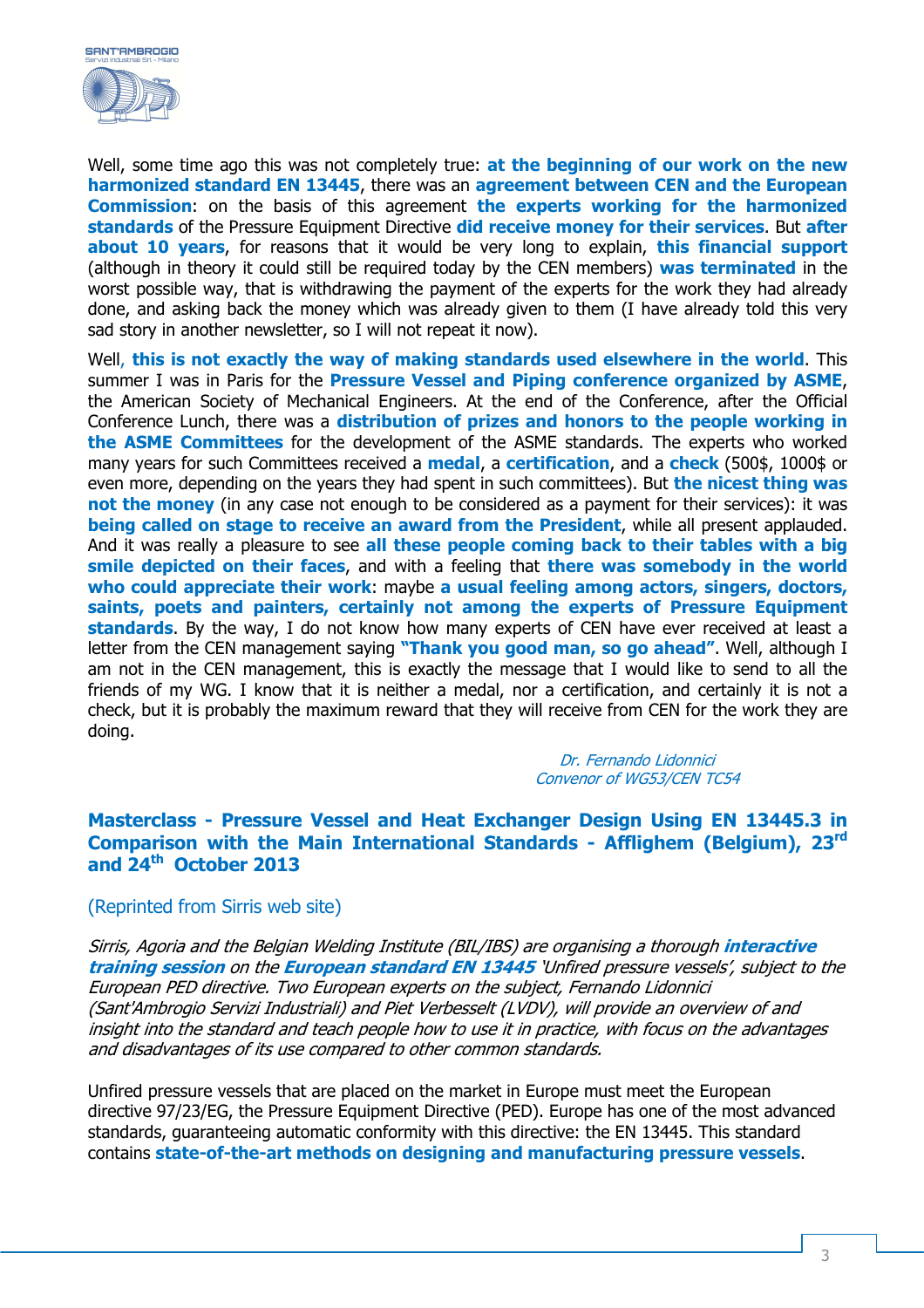

In collaboration with the Italian Sant'Ambrogio Servizi Industriali and the Belgian LVDV, Sirris, BIL/IBS and Agoria are organising a two-day masterclass on EN13445 for the first time. This masterclass is a must for anyone active in the pressure vessels sector: users, producers, control authorities and engineering companies.

#### **PROGRAMME**

You can expect an interactive tour through the **comparison of Codes of Good practice and EN13445**, illustrated using design cases that are of economic value as compared to other common standards (such as ASME VIII div 1 and div2, AD-2000, CODAP). The focus will be on design, but also on materials, manufacturing and inspection items which may trigger final deliverable costs of unfired pressure vessels, either in single unit or serial production.

- qeneral principles of Design By Formula  $(1/2 \text{ day})$
- vessel calculations for pressure  $(1/2$  day)
- $\blacksquare$  heat exchanger mechanical design (1/2 day)
- materials, fabrication and inspection (1/2 day)
- comparison casted (according to EN13445-6) and welded (EN13445-3) pressure vessels

Further information on course fees and registration at the following link:

http://www.sirris.be/agendaItem.aspx?id=16702

#### **What's being cooked up?**

We are working to integrate in our new software platform **NextGen** (containing already **ASME Section VIII division 1 and 2**) also the software according to **EN 13445.3**. All our licensees of the "classic" version of this software may require a **Beta version** of the new software (which for the time being is limited to Pressure Vessels only). Those who are also licensees of the ASME programs will have the possibility, in a vessel which was graphically created and calculated in accordance with **ASME**, **to change the design code from ASME VIII division 1 or division 2 to EN 13445.3 and vice versa**. We are now working to complete the package with the **calculation of supports** and with the **heat exchangers**; in a few weeks a Beta version of the entire package will be available.

Dealing with change of construction standard, some clarifications about the **problem of material specifications** are needed: we will try to explain in detail how the software works. First of all, **the change of the calculation code involves also a change in the Material data base**; in fact ASME Section VIII (either in its division 1 or in its division 2) allows only the use of material specifications contained in **Section II part D of the ASME Code**: except for a few exceptions, these are only ASME (SA and SB) materials, for which the tables show directly the nominal design (allowable) stresses. **On the contrary, there is no official Data Base containing the material specifications (and the relevant nominal design stresses) according to EN 13445.3**: therefore, either for EN or for ASME materials (also ASME materials can be used in EN 13445.3, with a procedure called **PMA = "Particular Material Appraisal"**), it is necessary to **find the nominal design stresses on the basis of the mechanical characteristics listed in the reference specification** (tensile strength and elastic limit at room and design temperature, creep characteristics at higher temperatures). **If now we want to verify according to division 1 or to division 2 a vessel which was originally graphically constructed and calculated to EN 13445.3 using EN materials,** it is first of all necessary to **replace the original EN materials with equivalent ASME materials**: this must of course be made leaving to the user the choice of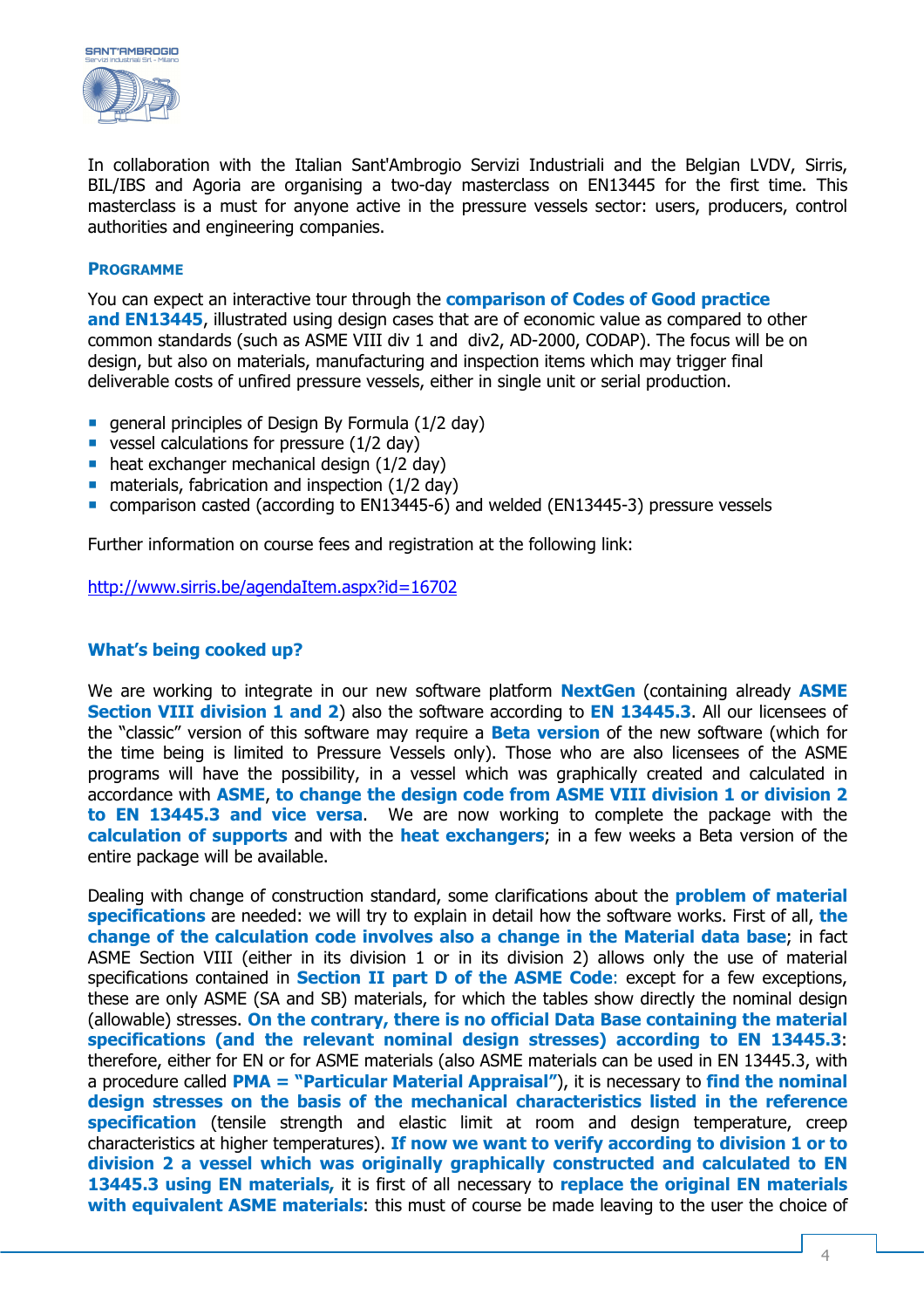

the ASME material specifications to be used for the replacement. However **also the opposite case (that is the transition from ASME to EN) is somewhat problematic**: in fact, even if in this case (thanks to the PMA) you are not obliged to replace the ASME material specification, **the nominal design stresses cannot be the same of the ASME Code**, but shall be determined on the basis of the mechanical characteristics listed in the original ASME specifications and in the relevant tables of Section II part D (however also a **written guarantee of the material fabricator** will be necessary, because the **ASME tables only give recommended values to be used in design, not to be guaranteed by the material fabricator, as required, on the contrary, by the Pressure Equipment Directive** – and this is exactly the meaning of the **PMA**). A further problem is tied to the **differences between the type of characteristics given in the specifications of American materials and those of the European materials**: when American specifications report elastic limits, **they always make reference to 0,2% of residual strain after unloading**, while EN 13445.3 requires (for austenitic stainless steels) the 1% elastic limit (of course using the 0,2% values reported in the ASME specifications is conservative, however this is a kind of problem that has to be documented in the calculation reports). Moreover, **ASME Section II part D doesn't report creep values**: it is however possible to **determine the creep values from the nominal design stresses in the creep range**, because the temperature range in which the nominal design stresses are based on creep properties is clearly indicated (in this temperature range **the nominal design stresses are written in italics**). Knowing the safety factor used by the ASME code in the creep range it is possible to find the creep property (but only for a lifetime of 100.000 hours). Therefore **the use of ASME material specifications, even if supported by a PMA, doesn't give the possibility, provided by EN 13445.3, to base the design in the creep range on longer lifetimes** (which is possible using EN materials, because almost all EN materials have creep values for both 100.000 and 200.000 hours).

**Either in the "classic" version of EN 13445.3 or in the NextGen version , we have provided the possibility to check nozzle flanges using the relevant rating tables of the EN standard flanges**, like in the ASME software for the rating tables of the ASME flanges.

We are also proud to announce that in the past month of September **Sant'Ambrogio has obtained from the notified body TÜV Italia the ISO 9001 qualification,** both for the software production and for the calculation of Pressure Vessels and Heat Exchangers. The qualification is based on a **computer program which manages all the job documents** (calculation reports, customer's specifications, drawings, e-mails, etc.). The program, located on our internal server, allows also **control and approval of all the calculation reports.** In this way we eliminate the need of replacing superseded paper documents: in fact the only valid copy of any document is the one located on the server. There is also a **procedure for the management of software modifications**, to be used either to correct mistakes when they are discovered, or to propose improvements of the software: the procedure is based on "**opening reports**" to be sent through the internet. It's up to the Software Coordinator, to accept or reject the opening report and to assign to specific programmers the work to be done with the relevant delivery dates. At the end of the work a "**closing report**" will be issued by the Software Coordinator.

**We welcome our new licensees:** 

**ANTONIO MERLONI Cylinders** Spa – Matelica (Macerata) - **ITALY ASCO POMPE** Srl – Rozzano (Milano) - **ITALY ATC SEAL SUPPORT SYSTEMS** S.L. - Torrejon de Ardoz (Madrid) - **SPAIN ATLAS COPCO Energas** GmbH – Köln - **GERMANY COEK Engineering** N.V. – Geel - **BELGIUM**